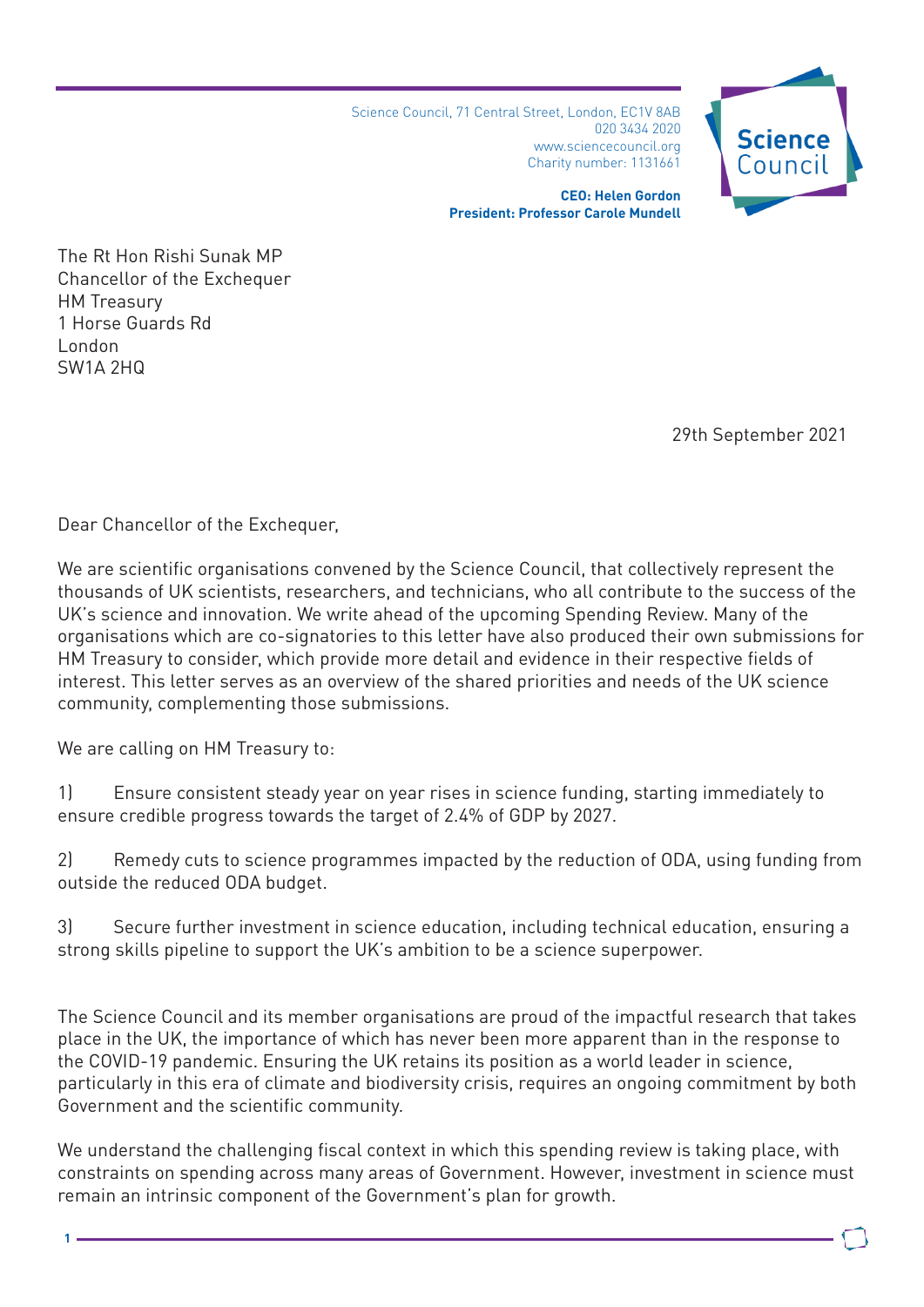Government spending on research and development (R&D) is a major catalyst for further private investment, with findings of private sector R&D output rising by 20p per year in perpetuity for every pound spent by Government. Government spending commitments can particularly provide research initiatives with stability and can give industry confidence in making additional investments.

We share an ambition for the UK's R&D sector to reach 2.4% of GDP by 2027, which was the OECD average at the time it was set. However, the OECD average has continued to rise with many of the UK's competitors exceeding this figure including the United States, China, Japan, and Germany. Becoming a science superpower is a major plank of the Government's ambition for Global Britain, but that cannot be truly realised while the UK lags in science spending behind other developed economies.

The Government is currently committed to increasing the public research budget to £22bn by 2024/25 as part of its trajectory towards the 2.4% target. We strongly encourage the Government to commit to sustained and steady increases, rather than the bulk of the increase at the end of the investment period. Predictable and signalled year on year rises will give industry more confidence to invest in the UK and give time for the scientific infrastructure and workforce to grow alongside the increases in funding, so that, together, the UK can reach the GDP target successfully. If the UK instead puts off investment or otherwise fails to progress on its long term science spending commitments, businesses are likely to take their R&D investments elsewhere in the world.

A strong science base plays an important part in our national resilience and ability to react to emerging challenges, as well as bringing economic benefits. The COVID-19 pandemic has demonstrated the vital role the science community plays in rising to public health challenges, with healthcare scientists, clinical engineers and technologists handling the immediate threat ongoing, as well as managing the impacts on diagnosis and care for other health conditions, including cancer and mental health conditions. UK universities played a leading role in developing responses, prophylaxis and therapies, but our national response to the pandemic also benefited from the large pool of trained researchers across the whole country who could be drawn on for testing and vaccination efforts. We cannot reliably predict what future kinds of challenges the UK will face, but we do know that having a strong multidisciplinary scientific workforce will bring huge dividends in tackling them.

The Government has rightly placed the transition to net-zero as one of its key priorities for this spending review. The scale of the challenge in transforming the UK into a net-zero economy whilst bringing benefits for and from nature, is enormous, but success is imperative to the health and prosperity of our global society. The UK's leadership and collaboration with the wider world on this front is perhaps an even greater challenge, but also absolutely key for future generations to thrive. UK science is and will play a significant role in developing new approaches to enabling this transition, including contributions towards revolutionising our energy supply, exploring new options for energy efficiency, and integrating nature-based solutions into resilient and sustainable management plans. By targeted investment into research programmes such as these now, the UK can continue to lead and support the global effort to limit the rise in global temperatures to 1.5C, and reverse biodiversity loss, at the urgent pace required. The negative impacts and effort will be many times more costly, if we act too late to prevent irreversible and damaging change to the planetary systems we rely on.

**2**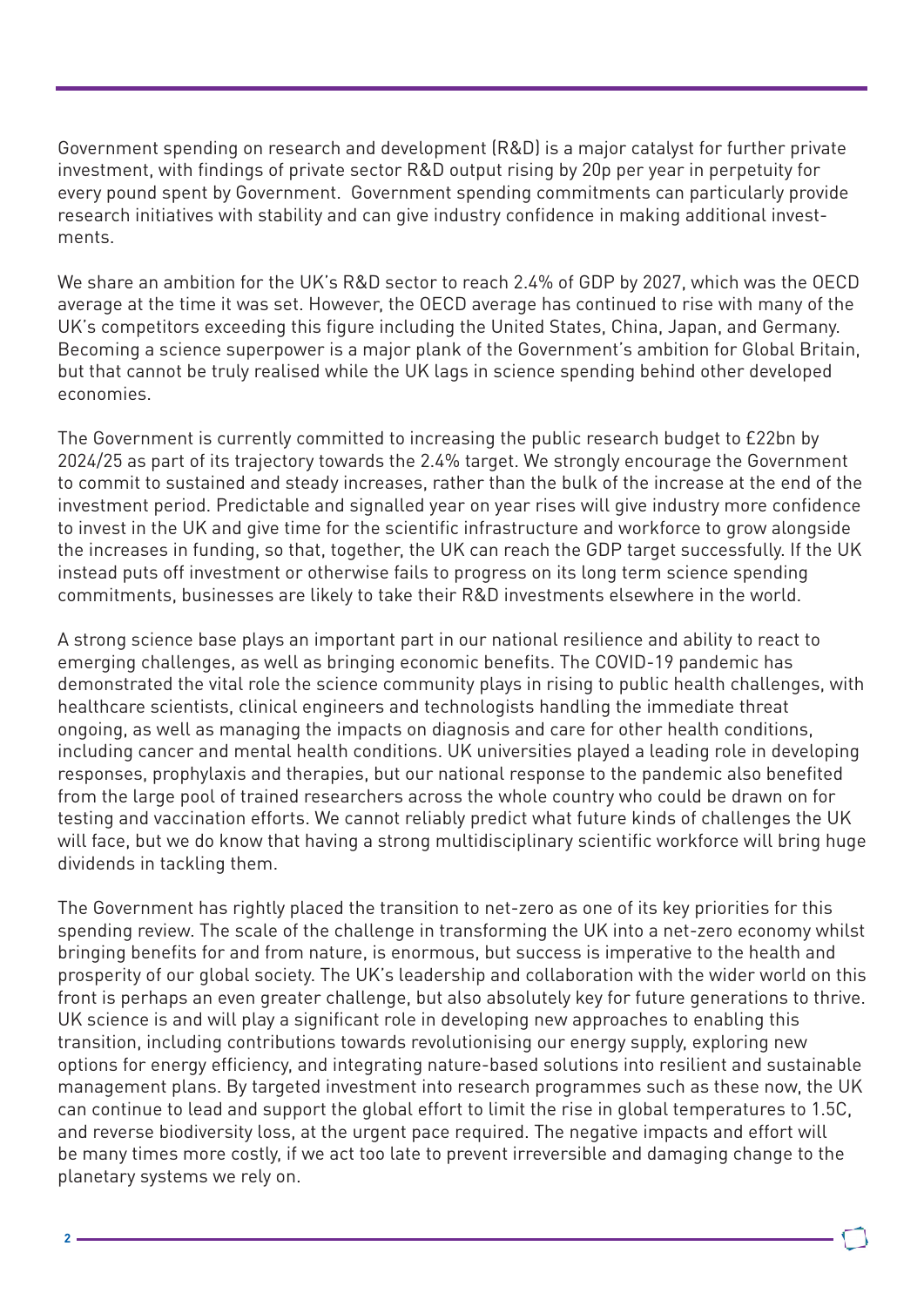In recent years, Government investment in science has increasingly been focused on addressing specific challenges, particularly those relating to medicine and energy. These are valuable initiatives that drive innovation.

However, it is important to complement this with growth in core science funding, as insights from undirected and discovery research often present some of the greatest opportunities. The World Wide Web was invented by Tim Berners-Lee while he was working at CERN, and has transformed our lives in ways unimagined by CERN's funders.

Ensuring a balanced portfolio of research across the full range of scientific disciplines is key to science superpower status, creating the best possible environment for world leading research to flourish. This can also support the Government's levelling up aspiration, with more diverse funding options giving opportunities to institutions across the country, rather than concentration on established destinations.

A major component of the UK's success in science has been its international collaboration and partnerships, including those linked to UK aid spending. The Government's decision to cut Official Development Assistance funding to 0.5% of GNI, compounded by reduction in GNI caused by the pandemic, has had profound and immediate consequences for UK Science. UKRI was hit by a £120m shortfall affecting more than 800 research programmes, including some which supported the global fight against COVID-19, and other diseases with pandemic potential. This cut affected thousands of UK based researchers, but also directly undermined the kind of international collaboration needed for excellent science.

Revisiting the cuts to these programmes is a priority for the UK scientific community, but we would be concerned if doing so impacted on other important aid programmes. We therefore would call on the Government to explore ways of addressing this funding gap from outside the current ODA budget and other existing science funding, given that these programmes play an important part of the Government's ambition for a Global Britain. The Science Council and its members would be keen to work with the Government in exploring a long term solution including development of a stronger, more sustainable system to support the UK's international R&D efforts.

In growing the UK science sector, simply spending on R&D will not be sufficient; these efforts will also require a skilled and growing workforce of researchers, technicians and support staff to facilitate this growth. Investments in science and technical education are necessary to secure the future of UK science, providing the skills base needed for excellence and the future innovators that shape our world. In addressing skills shortages, many members of the Science Council can play a valuable role in promoting and supporting continuous professional development (CPD) and assessing areas for development in curricula and training.

It is important that our education system produces scientifically literate citizens who can make informed choices both politically and in their own lives as scientific questions increasingly shape our future. There are significant challenges for our education system including unequal access to high quality teaching, high teacher attrition rates, and recruitment shortages in the sciences. Being taught consistently by subject-specific teachers increases the likelihood of students progressing to post-16 science qualifications, so the Government should consider additional funding to improve the subject-specific CPD available to science teachers.

**3**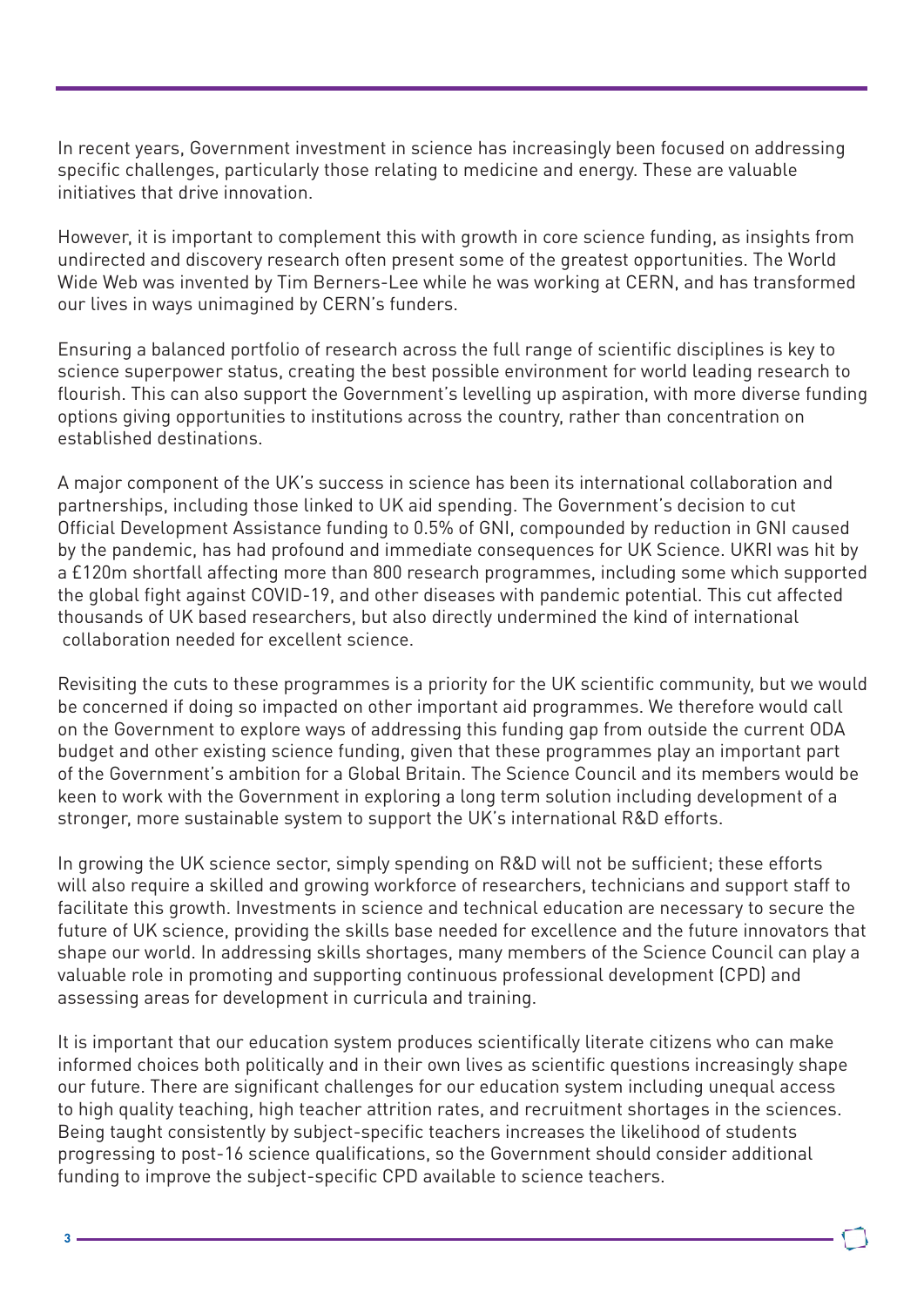We hope that you will consider these comments in preparing for the spending review, and that you will also consider the further detailed submissions from across the UK science community.

The Science Council and its member bodies would be happy to engage with HM Treasury on any of these points. We can be contacted via our policy officer Ryan Mercer (r.mercer@sciencecouncil.org).

Yours sincerely,

Auleborte

Helen Gordon, Chief Executive **Science Council**

Bernard Crarl

Dr Bernie Croal, President **Association for Clinical Biochemistry and Laboratory Medicine**

John Pitchers FAAPT, Chair **Association of Anatomical Pathology Technology**

Peter Walter

Peter Walsh, Chair **Association of Neurophysiological Scientists**

Richard Ty

**British Association of Sport and Exercise Sciences**

Italfuller

Prof Richard Tong FBASES, Chair Terry Fuller CEng C.WEM FCIWEM MICE, Chief Executive **Chartered Institution of Water and Environmental Management**

Richard Hy

Dr Richard Hughes CGeol, Executive Secretary **Geological Society of London**

W.M. Hedges.

Dr Bill Hedges C.Chem C.Eng, President **Institute of Corrosion**

Dr. Alalo.

Dr Nira Chamberlain CMath CSci FIMA, President **Institute of Mathematics and its Applications**

Executive Officer and Chair **Institute of Animal Technology** 

Mrin

Linda Horan MIAT RAnTech, Chief David Wells FIBMS CSci, Chief Executive **Institute of Biomedical Science**

 $G_{\cdot}$  fact

Gwynne Lewis, Chief Executive **Institute of Marine Engineering, Science and Technology**

PJHardake

Prof Paul Hardaker FInstP FRMetS CMet, Chief Executive **Officer Institute of Physics**

alwich

Dr Colin Church CEnv FIMMM, Chief Executive Officer **Institute of Materials, Minerals and Mining**

Philip Morgan, Chief Executive **Officer Institute of Physics and Engineering in Medicine**

**4**